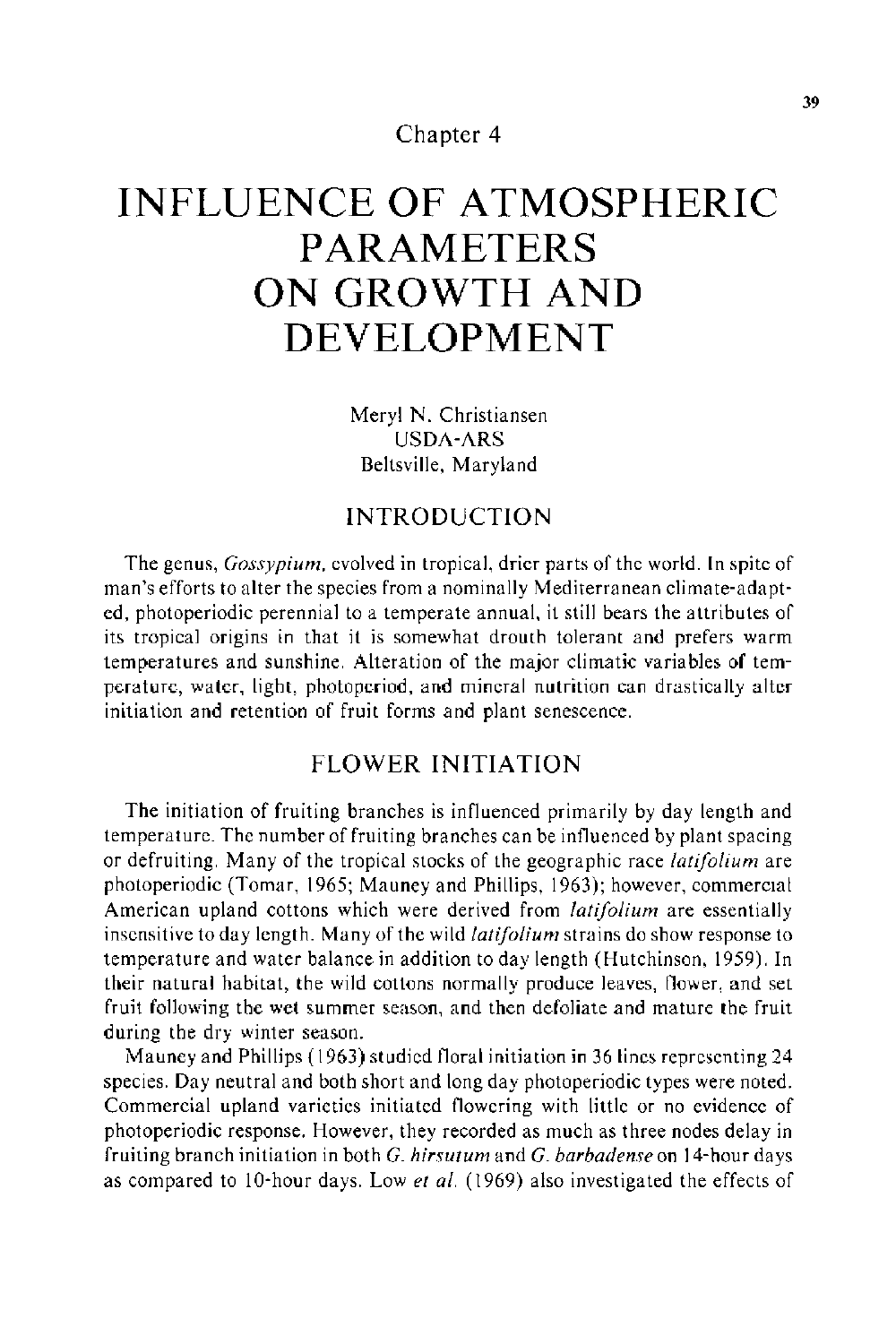day length, radiation, and temperature levels on commercial varieties of G. *hirsutum* and *G. barbadense.* Their results parallel those of Mauney (1966). High temperatures raised node number of the first fruiting branch, particularly those of late or indeterminate G. *barbadense* lines. Longer day length delayed fruiting in both species but more so in *G. barbadense.* Low temperature promoted earliness in fruiting, but there was considerable influence by genotype.

A greater effect on flower initiation is shown by high temperature. Earlier reports (Dastur, 1948) indicate that lower night temperature favors vegetative branching. More recent studies by Mauney ( 1966) indicate the reverse; i.e., that high night temperatures (25C) delay flowering in upland regardless of day temperature. A day temperature of 25C combined with a lower (20C) night level enhanced flowering. G. *barbadense* (Pima) was also delayed in flowering by high day-night levels but the day temperatures exerted greater control.

A number of researchers at Texas A&M University (Kohel and Richmond, 1962; Kohel *et a/.,* 1965; Kohel and Lewis, 1970; Lewis and Richmond, 1957; Waddle *et al.*, 1961; Kohel *et al.*, 1974) studied the inheritance of flowering response to environment in *G. hirsutum* and *G. barbadense.* In *G. barbadense*  flowering is controlled by only a few genes with photocontrol dominant to day neutral. In photoperiodic G. *hirsutum,* flowering is controlled by the cumulative effect of multiple genes. Delays in flowering were noted in crosses between *G. hirsutum* day neutral and *G. hirsutum* non-flowering (presumably photocontrolled) (Kohel *et al.,* 1974).

The plant growth stage, when temperature treatment is applied, has some influence. Germination temperature can alter flowering branch initiation one node. The temperature after seedling emergence (7 days of germination) is of major importance in differentiation of the first fruiting branch. Thus, lower night temperatures during the immediate post emergence period can be instrumental in lowering the node of first fruiting. Chilling temperatures during germination can markedly delay time to first flower (Christiansen and Thomas, 1969) but does not alter the node level of first flowering branch. The chilling effect is on overall plant growth and development.

Recent greenhouse experiments show little or no effect of ambient air polluting oxidants on the initiation of flowering in eight commercial varieties of cotton, including seven uplands and one *G. barbadense* variety (Heggestad and Christiansen, 1978). Apparently, there has been little work directed at the role of light intensity or quality in relation to fruiting induction. Nor has there been any definitive research with increased  $CO<sub>2</sub>$  to enhance flower induction. One might conjecture that improvement of reserve metabolites in developing plants might speed the induction of flowering.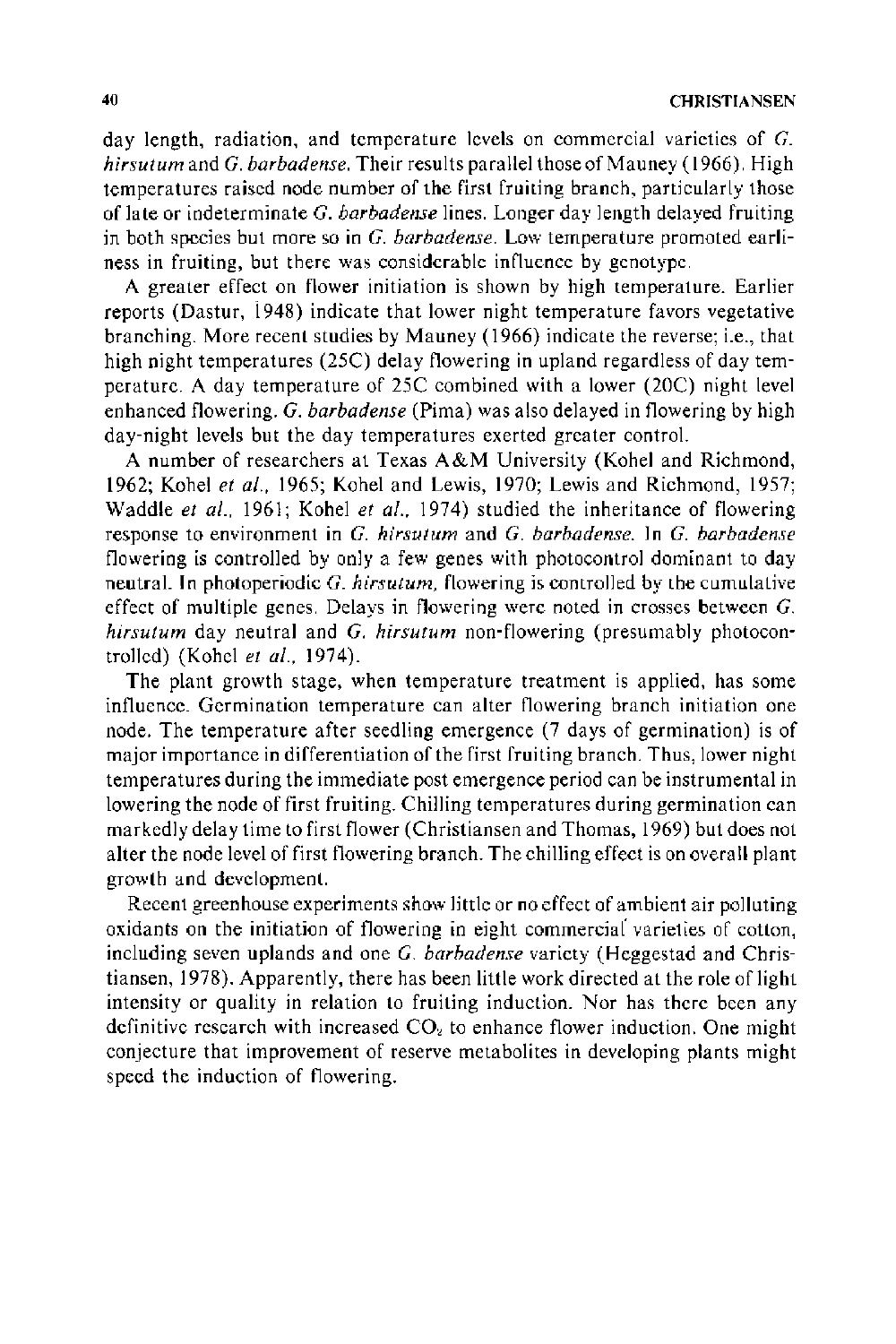# THE NATURE OF FLOWER AND FRUIT ABSCISSION

Two major theories have been developed to explain the incidence and variation in fruit set in cotton. The hormone theory, as set forth by Addicott and Lynch ( 1955), involves a balance of auxin and growth retarding or anti-auxin hormones on proximal and distal sides of a potential abscission site. As boll load increases, production of anti-auxins increase and set of new fruit forms is reduced. An alternate theory holds that the organic nutritional status of the plant determines the quantity of fruit set. As an increasing number of bolls is added to a plant, the supply of carbohydrate lessens and new fruit forms are dropped (Chapter 12). A part of the evidence to support either the nutritional or hormone theory of fruit retention control lies in an examination of the response of photosynthesis, respiration, and plant hormone status to light, temperature, and gaseous environment.

### PHOTOSYNTHESIS AND RESPIRATION RESPONSE TO ENVIRONMENT

A treatise concerned with the effect of varying light quantity and quality, temperature and  $CO<sub>2</sub>$ ,  $O<sub>2</sub>$ , and air pollutants on fruit retention should be concerned with the relationship of photosynthesis and plant nutritional status. Each of these environmental parameters directly influence photosynthesis and respiration and, therefore, may be controlling factors in establishing carbohydrate status of the plant.

Temperature-Temperature dependency of photosynthesis follows a normal curve with an optimal range and minima at each end of the temperature range. Cotton is moderately tolerant to heat. Photosynthesis is depressed 40 percent after 15 minutes at 46C (Esipova, 1959) as compared to a 95 percent depression of *Phaseolus vulgaris* in 5 minutes (Lyutova, 1952). No data are available for minimum temperature suppression but one would conjecture that 12-15C would be restrictive. Respiration is drastically reduced at 8C in cotton leaves (Amin, 1969). Most chilling sensitive species, including cotton (Amin, 1969; Stewart and Guinn, 1971) display greatly reduced respiration at temperatures below  $10-12C$ (Lyons and Raison, 1970). Net photosynthesis  $(P_n)$  for cotton shows a broad temperature optimum ranging from 25-45C with a total extinction point near 55C (EI-Sharkawy and Hesketh, 1964). These data were collected from greenhouse plants cultured at relatively high temperatures. The responses were obtained from turgid, light saturated, detached leaves. The authors suggest that under such experimental conditions,  $P_n$  optima tend to be higher than when whole plants are used.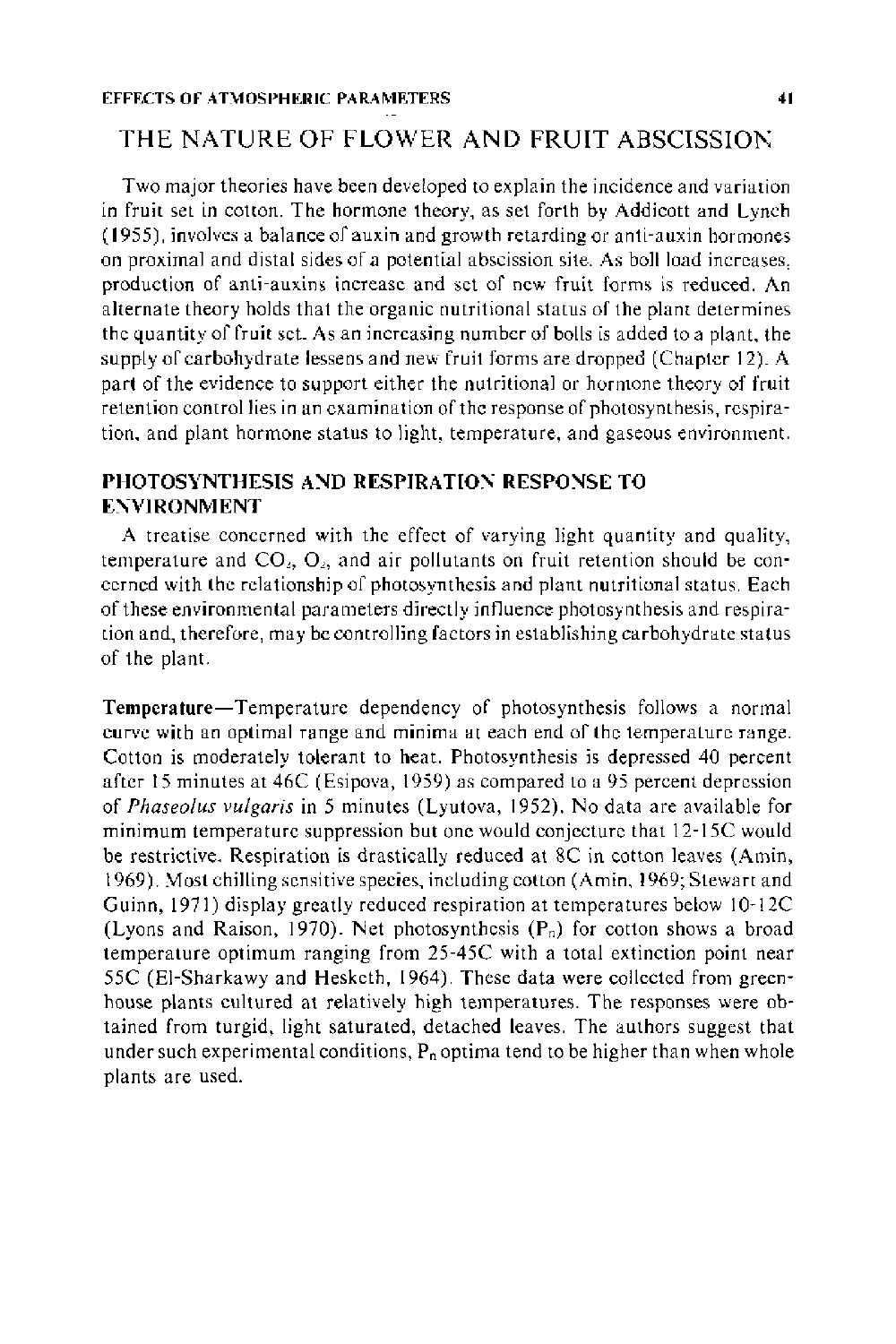$CO<sub>2</sub>$  and  $O<sub>2</sub>$ —Throughton (1975) reported environmental effects on  $CO<sub>2</sub>$  uptake in cotton. Temperature exerted little effect or was not limiting to the initial photosynthetic rate at 100 ppm  $CO<sub>2</sub>$  or less. At higher  $CO<sub>2</sub>$  levels, uptake was restricted by temperatures of 12-18C. At 23, 26, and 33C, CO<sub>2</sub> level increased the photosynthetic rate at a linear rate to 300 ppm  $CO<sub>2</sub>$ . Oxygen exerted an inhibitory effect on  $CO_2$  uptake; e.g., uptake photosynthesis maximized in the absence of  $O_2$ at 150 ppm  $CO<sub>2</sub>$ . If oxygen was 22 percent,  $CO<sub>2</sub>$  fixation maximized at 300 ppm; at 44 percent O<sub>2</sub> the maximum CO<sub>2</sub> uptake at 400 ppm CO<sub>2</sub> was approximately 60 percent of the zero oxygen level (Chapter 17).

Air Pollutants-Oxidants in general suppress photosynthesis in higher plants as does fluoride and  $SO<sub>2</sub>$  if the pollutant levels are sufficiently high to induce chlorosis. Ozone, the most common air pollutant, has perhaps the most immediate effect on gaseous exchange in plants. When leaves are exposed to ozone, the stomate guard cells quickly lose turgidity, stomates close, and gas exchange is greatly reduced (Bennett, 1969). There is little direct information on cotton published, but there is ample evidence with many species to show that sub-lethal dosages of ozone markedly reduce photosynthetic activity. Although cotton is listed among the crops resistant to ozone (Hill *et a!.,* 1961), recent studies by Heggestad and Christiansen (1978) indicate considerable genetic variation in sensitivity. Sensitive varieties respond with reduced fruit set, lower yields, and earlier cut out. Studies by Dugger et al., (1966) on many species including cotton have demonstrated that ozone exposure causes a significant reduction in total carbohydrate, but an increase in reducing sugars and respiration, the latter perhaps as a consequence of readily metabolizable hexose sugar. Bennett ( 1969) reported an inhibition of starch synthesis by ozone. Possibly ozone inhibition of photosynthesis coupled with stimulated respiration causes tissue starvation, premature senescence, leaf abscission and early cut-out. Controlled studies with ozone while keeping temperature, humidity, water, and mineral conditions at optimum could perhaps serve to elucidate the nutrition-hormone relations of fruit drop. Unfortunately, ozone stress likewise induces ethylene, and thus the nutritional and hormone situation is again unseparable.

## LIGHT, TEMPERATURE, OR GASEOUS STRESS EFFECT ON HORMONE STATUS

A considerable volume of information has developed in the past decade concerning stress induction of abscisic acid (ABA) and ethylene in plants. A number of papers relate water stress (Allaway and Mansfield, 1970; Little and Eidt, 1968; Wright and Hiron, 1964) and osmotic stress (Mizrah *eta/.,* 1970) with increases in ABA. Ethylene induction also is related to a wide array of injuries and stresses including insect injury (Williamson, 1950), warm nights (Guinn, 1976), low temperatures (Vines *eta!.,* 1968), drouth (McMichael *eta!.,* 1977; Jordan *et al.,*  1972), virus infection (Ross and Williamson, 1951), fungus disease (Wiese and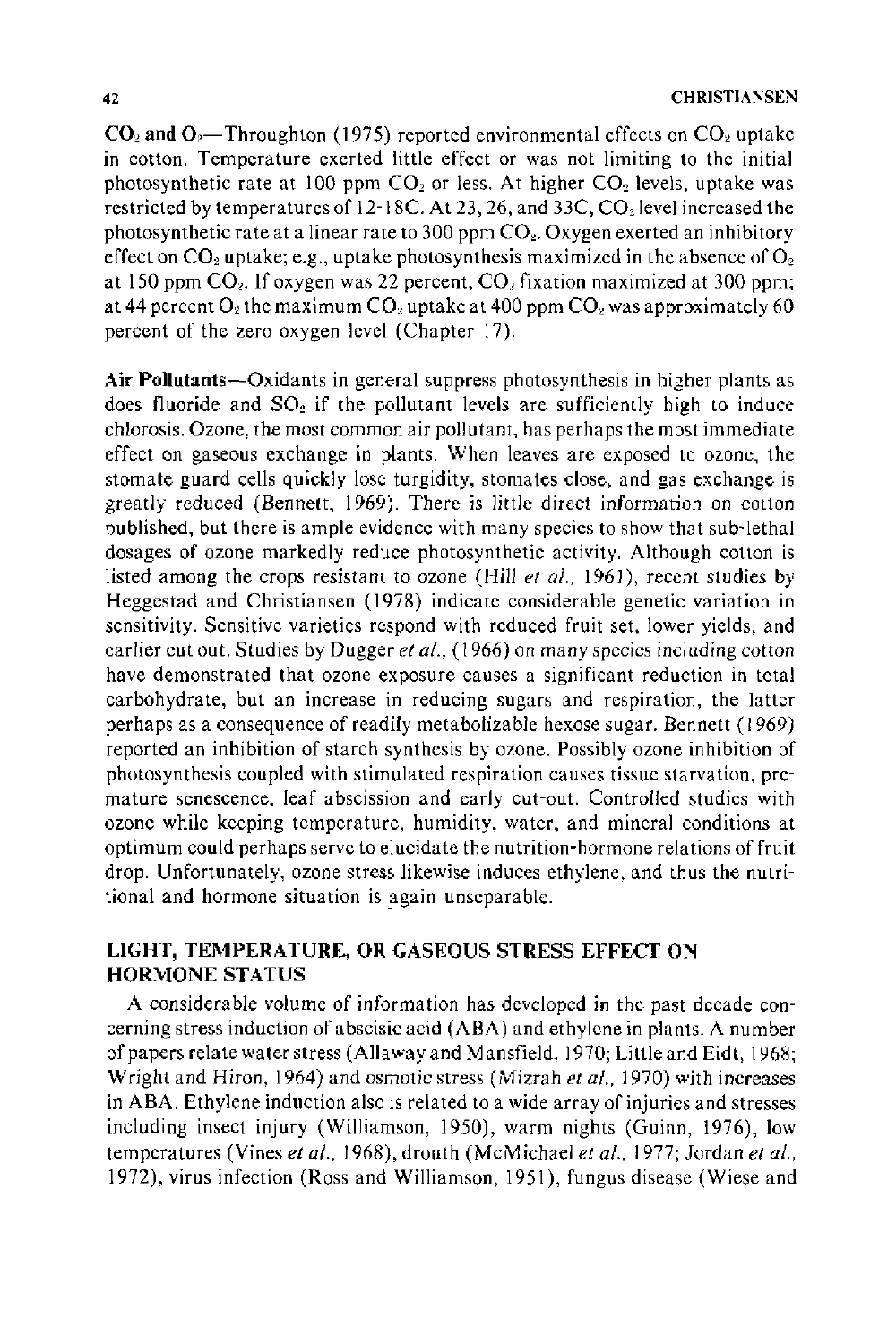#### EFFECTS OF ATMOSPHERIC PARAMETERS 43

De Vay, 1970), mechanical injury (Abeles, 1973) and low light (Guinn, 1976). A secondary effect of ABA induction may well be increases in ethylene (Abeles, 1967).

# BASIC EFFECTS OF ENVIRONMENT ON ABSCISSION

Normal, healthy, well-nutured leaves or fruit forms do not abscise. Injury, disease or senescence normally predates development of abscission. Variation in environmental factors to the point of stressing the plant can contribute to induction of the "abnormal" condition conducive to abscission. A number of aerial environmental factors including temperature, light, *C02, 02,* and pollutants are known to affect abscission in controlled and field conditions.

In general, response to temperature by the abscission process is similar to other vital plant responses. Low temperature reduces the rate of action and a higher temperature stimulates activity (Yamaguchi, 1954). Extreme temperatures in the nature of chilling, freezing, or heat stress incite abscission as an injury response. Extreme temperature stresses which kill plant tissue usually prevent abscission because the abscission process is dependent upon viable tissue. A short photoperiod is generally correlated with induction of abscission (Garner and Allard, 1923). Autumn leaf fall is, thus, thought to be triggered by day length in certain species (Olmstead, 1951 ).

The gaseous environment can alter abscission under controlled conditions. For example, increased oxygen levels stimulate abscission of bean ex plants (Carns *et*  al., 1951) over a range of 0 to 50 percent; and increases of CO<sub>2</sub> tend to retard abscission in explants. The ability of ethylene, a natural air contaminant. to induce abscission is well documented (Abeles, 1967). Present evidence indicates that ethylene operates to decrease auxin in the petiole (Morgan and Durham, 1975) and increase enzymes that are involved in the activation of the abscission zone. Considerable information indicates that abscisic acid (ABA) induces ethylene which in turn induces abscission (Craker and Abeles, 1969; Abeles *et al.,*  1971 ). We (unpublished data) noted an inhibitory effect of rhizobotoxin ( an inhibitor of ethylene synthesis) on ABA induction of abscission in cotton cxplants. This strongly suggests that environmental stress can exert an effect through induction of ABA, which induces ethylene. which in turn triggers abscission. Other non-hormone air pollutants such as ozone,  $SO_2$  or  $NO_x$  are noted for ability to hasten senescence  $e^{f^{-1}x}$ aves.

## EFFECTS OF ENVIRONMENT ON FRUITING

Much of the early research to elucidate the factors contributing to fruit abscission pointed to plant nutrition or to the theories that "the cotton plant only retains bolls that it can feed." The early work of King and Loomis (1932) and Hawkins  $f(1933)$  supported the nutritional idea as did that of Wadleigh (1944). In many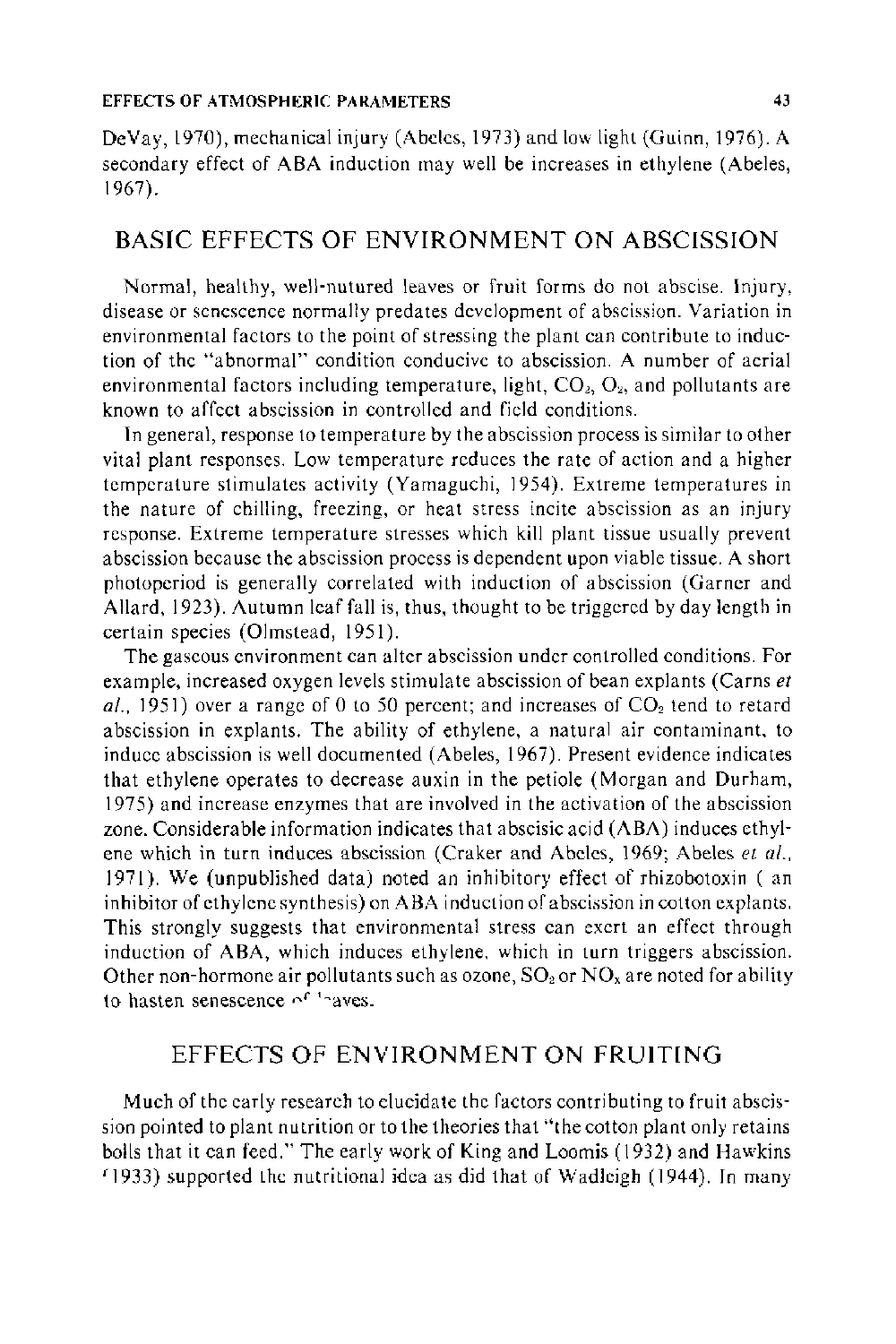studies, low carbohydrate status was correlated with abscission. For example, application of sucrose retarded or reduced abscission in certain species (Went and Carter, 1948; Brown and Addicott, 1950), and girdling of plant stems to prevent downward translocation of sugars, so they would accumulate above the girdle, reduced abscission in fruit (Chandler, 1925).

In contrast to the above supportive evidence, Eaton and Ergle (1953) noted little difference in the mid-August carbohydrate status of early (high shedding rate) and late plantings (low shedding rate). They presented contradictory data from sugar applications and girdling studies to refute the involvement of nutritional status in boll shed.

Gibson and Joham ( 1968) found that low night temperature favored increased flowering and fruit set but reduced boll development. In complimentary research at the same location, sugar levels in developing bolls were monitored (Krieg *et al.,*  1968). Maximum sugar concentration  $(7 \text{ mg/g tissue})$  was found in 10-day old bolls at 25C night temperature. At lower temperatures (10-15C and 20C), sugars maximized after 15 days at about 60 percent of the level of the 25C treatment but remained at  $4-5$  mg/g tissue for up to 30 days boll age, while the 25C treatment dropped to 2 mg/g tissue or less. The simple sugars predominated in early boll development and sucrose gradually increased to predominate at 30-35 days of boll age. The dominate sugar during early boll development was fructose. The idea that high night respiration will deplete simple sugars and induce abscission is not supported by the data of Krieg *et a!.,* ( 1968) in that fructose was highest at 25C and lower at  $10-15-20C$ .

In recent years, Guinn (1974a, 1976a, 1977) has presented definitive data to support the nutritional thesis and to relate nutritional status with increases in ABA and ethylene and thus with theories regarding hormonal (especially ethylene) control of fruit abscission. Using low light and temperature manipulation to alter carbohydrate status, Guinn correlated ethylene evolution with carbohydrate status and related both to fruit set in cotton. He concluded that "the nutritional and hormonal theories of shedding are not mutually exclusive because a nutritional stress may increase ethylene evolution enough to promote abscission."

In a greenhouse comparison of filtered and non-filtered air, Heggestad and Christiansen ( 1978) reported prolonged growth, delayed senescence, and greater boll set on plants cultured in filtered air. Genetic differences in pollution tolerance were shown with Acala varieties being most tolerant and Paymaster 202 most sensitive. Brewer and Ferry (1974) reported a two-year study in California on the field assessment of pollution effects. They noted yield increases from 10 to 30 percent by cotton grown in filtered air in plastic enclosed field plots as compared to cotton grown in non-filtered air in comparable enclosures. Senescence was delayed several weeks by filtered air and boll set was increased at two locations (Parlier and Hanford) in the San Joaquin Valley. Much of the increased yield was attributed to prolongation of the flower-set period and delay of senescence. Ting and Dugger ( 1968) related ozone sensitivity in cotton to leaf age, finding that immature leaves were most susceptible to damage, and that older leaves were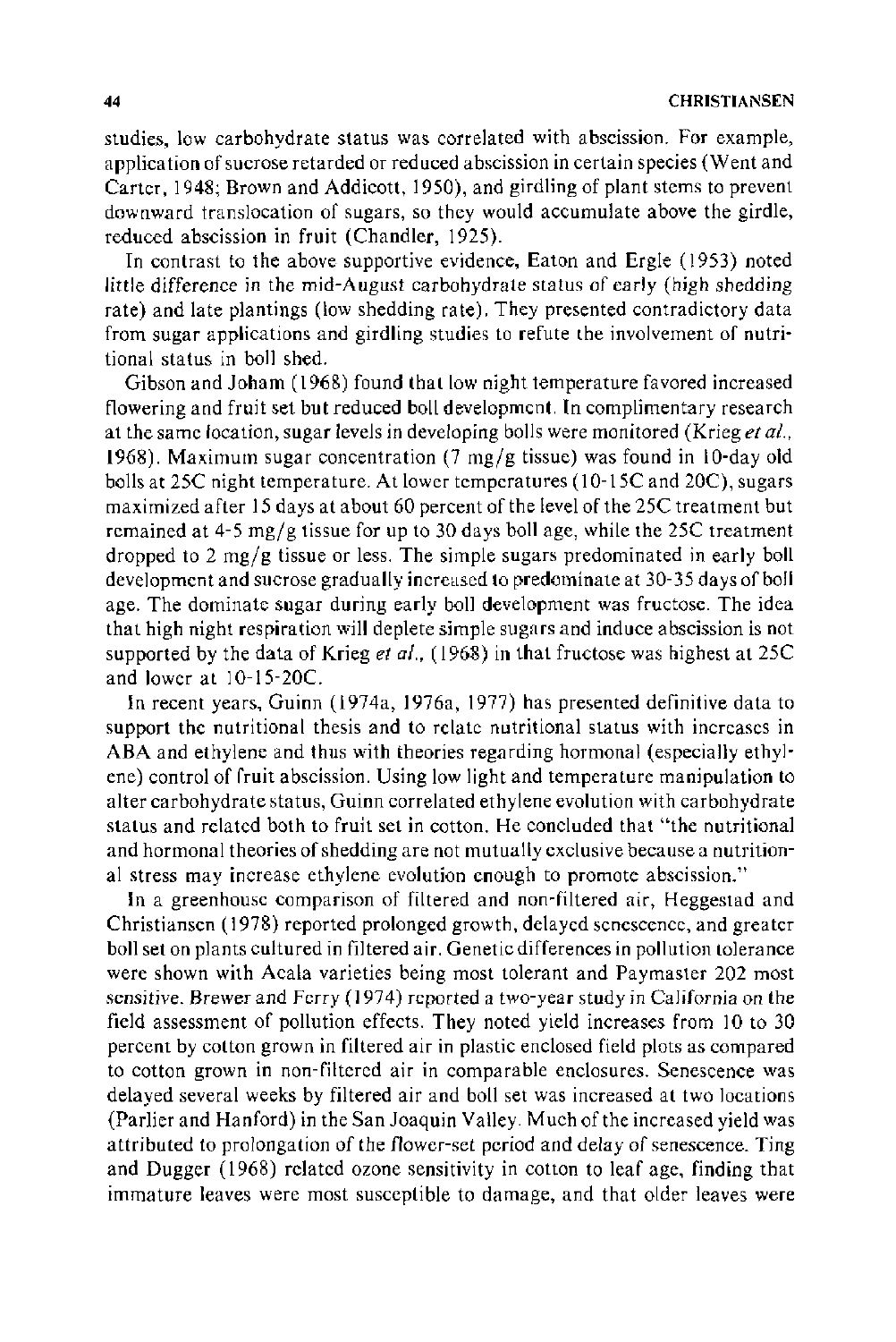insensitive to ozone. Taylor and Mersereau ( 1963) induced marked symptoms of early senescence and early leaf fall with controlled ozone treatments.

High temperature and high relative humidity are cited as major factors in reduced fruit retention in cotton. Meyer (1969) reported an increase in sterile anthers at temperatures above 38C with a time lag of about 15 days between exposure to heat and expression of sterility. Sarvella ( 1966) noted adverse effects of wind, high evaporation conditions, and high solar radiation on pollen viability. Stress occurring two to three weeks prior to anthesis induced the sterility. Fisher (1973) has negatively correlated minimum temperature with boll set in Arizona. Humidities in extremes of 21 and 90 percent reduced boll retention while 40-65 percent was favorable (Hoffman and Raw lens, 1970). Ehlig and LeMert ( 1973) conducted extensive field studies attempting to correlate ambient temperatures and humidities with fruit retention under various defruiting treatments. They noted little effect of high temperature on boll retention *per se.* Although they do not preclude the possibility that high temperature or high or low humidity affect boll retention, their field data indicate that boll load is the major contributor to fruit drop. They observed brief periods of unusually high ( 48-49C) temperature that affected fruit set, but they suggest that such conditions are not common. They also noted that brief periods of low solar radiation adversely affected boll retention. (See Chapter 20)

## ENVIRONMENTAL STRESS AND "CUT OUT'

Mason ( 1922) regarded the slowing of late season growth and the ultimate cessation of terminal activity (cut out) as due mainly to the diversion of carbohydrates to developing bolls. Heath ( 1932) observed that plant development to first flower was relatively constant; after first flower the growth rate declined. Crowther ( 1934a) related cessation of growth to a diversion of plant nitrogen (N) from the growing points to accompany carbohydrate transfer to developing bolls. He noted a drop in root N uptake to zero and ascribed reduced root development to reduced carbohydrate supply to the roots.

General observations by many researchers relate most environmental stresses with retardation of growth in cotton and to induction of senescence of leaves and inactivation of terminals. The presence of bolls, as indicated by defruiting studies, has an accelerating effect dependent upon the quantity present on the plant.

Excessively high or low temperature, reduced light, noxious air pollutants (ozone) or a restriction of water or nutrients will greatly hasten "cut out.'" Relief of boll load and amelioration of the stress usually stimulate a resurgence of growth. This sort of habit is perhaps retained from cotton's Mediterranean climate ancestors in which vegetative growth, flowering, fruiting, and seasonal quiescence were regulated by the wet season-dry season habitat. Breeders have managed to isolate genetic lines less affected by environment and thus indeterminate in growth and fruiting. Very determinate types also have been developed that respond by "cut out"' to boll load and environmental stress. The ultimate effect of fruit retention is to suppress terminal bud activity.